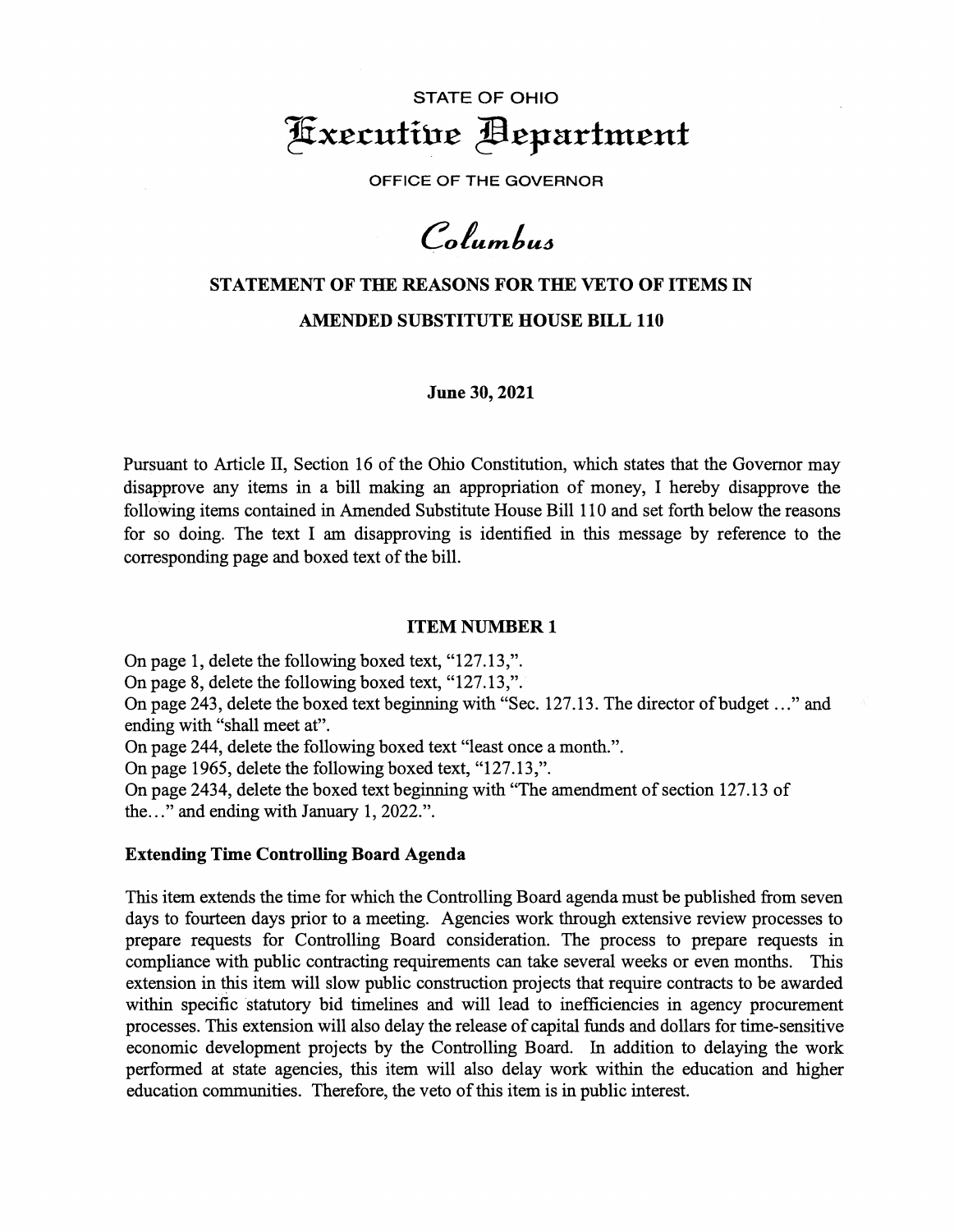# **ITEM NUMBER 2**

On page 2111, delete the boxed text beginning with "SECTION 261.170. PAYMENT RATE ..." and ending with "two per cent.".

On page 2229, delete the boxed text beginning with ''SECTION 333.165. ADULT DAY CARE ..." and ending with "attendant and homemaker;".

On page 2230, delete the boxed text beginning with "(6) Assisted living; ... " and ending with "(9) Physical therapy.".

On page 2236, delete the boxed text beginning with "based on both of the following: ..." and ending with "approved by the Department".

On page 2236, delete the boxed text beginning with "Pharmacies that have ..." and ending with "reduction in other".

On page 2237, delete the boxed text beginning with "payments made ..." and ending with "(D)".

On page 2237, delete the boxed text beginning with "The Department of Medicaid ..." and ending with "any such transfers.".

# **Medicaid Rates in Statutes**

 $\mathcal{L}$ 

This item codifies certain Medicaid program rates in statute. The Ohio Department of Medicaid (ODM) and Ohio Department of Developmental Disabilities (DODD) are supportive of and will implement the increased rates for the PASSPORT, Ohio Home Care, Adult Day Care, MyCare Ohio, Assisted Living waiver programs for specified services, waiver programs administered by DODD. The ODM will also support the continuation of the tiered pharmacy supplemental dispensing fee. However, establishing rates in statute restricts the ability of the ODM and DODD to appropriately manage the policies and costs of the Medicaid program in a way that benefits Ohio consumers and complies with federal regulations. Therefore, the veto of this item is in the public interest.

# **ITEM NUMBER 3**

On page 5, delete the following boxed text "3301.85,". On page 10, delete the following boxed text "3301.85,". On page 705, delete the boxed text beginning with "Sec. 3301.85. (A) Beginning on the effective date..." and ending with "comply with those changes".

# **JCARR Review of EMIS Changes**

This item will require that any changes to the Education Management Information System (EMIS) or the Ohio Department of Education's business rules and policies impacting community schools be reviewed by the Joint Committee on Agency Rule Review (JCARR). This change will effectively treat any policies impacting community schools differently from policies impacting all other public schools, creating inconsistency and confusion around policies that should be administered in common. This language imposes additional bureaucratic requirements and slows the implementation of new laws and programs for community schools, leading to inefficiencies. Therefore, the veto of this item is in the public interest.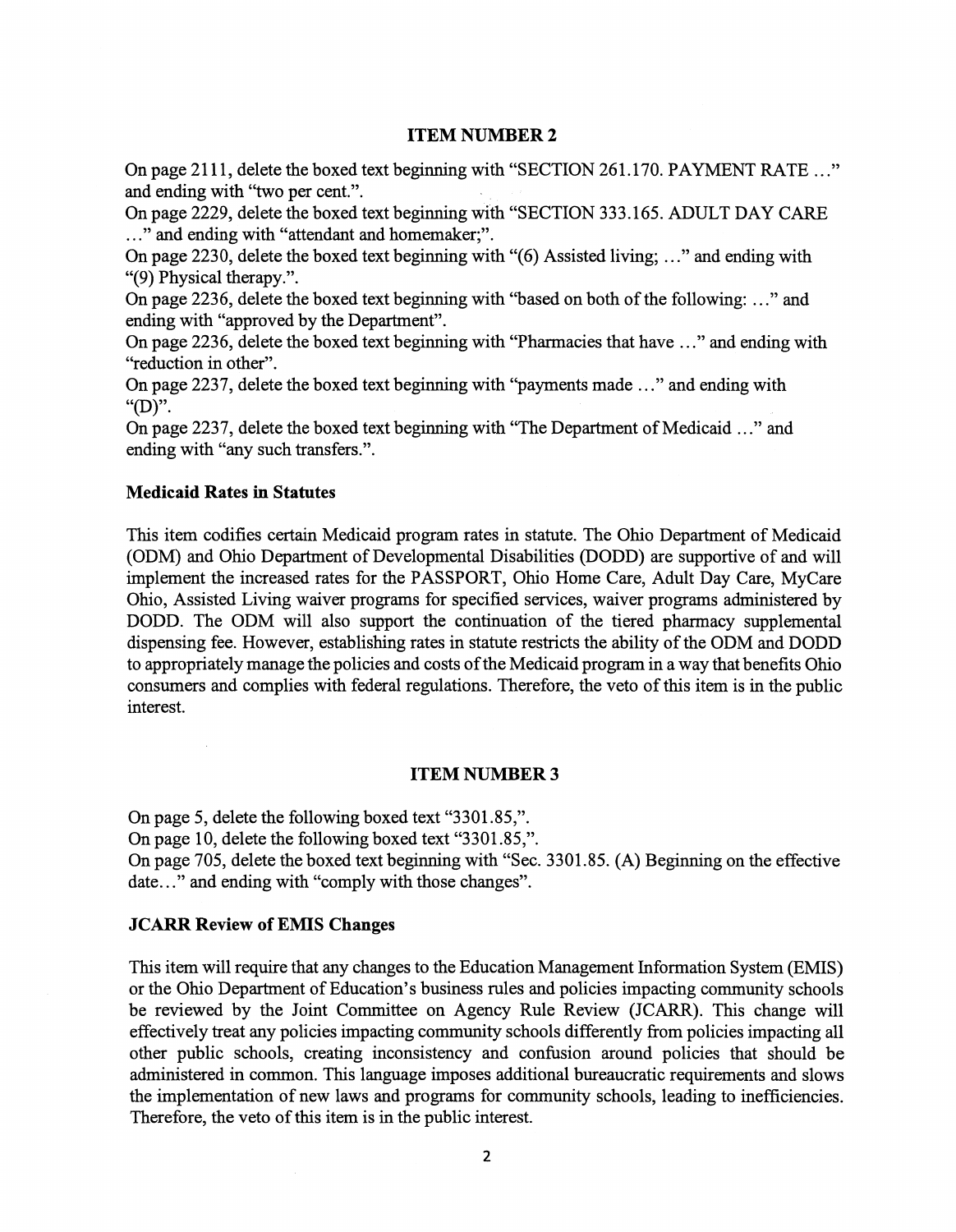# **ITEM NUMBER 4**

On page 2, delete the following boxed text "3314.034,".

On page 9, delete the following boxed text "3314.034,".

On page 864, delete the boxed text.

On page 865, delete the boxed text beginning with "June of the year ... " and ending with

"...Chapter 3323. of the Revised Code".

On page 1966, delete the following boxed text "3314.034,".

#### **Changing Community School Sponsors**

This item includes a proposed exemption in Ohio Revised Code Section 3314.034 that removes an important quality assurance mechanism in law that allows sponsors to hold community schools accountable. This item would allow low-performing community schools in which a majority of the enrolled students are children with disabilities to avoid accountability to the schools' sponsors by allowing them to simply shift to another sponsor, an action currently prohibited by law. Such schools are already exempt from automatic closure requirements and are not included in the academic performance ratings in sponsor evaluations. This change reflects a step back from the quality controls established over the last several years. Therefore, the veto of this item is in the public interest.

#### **ITEM NUMBER 5**

On page 2, delete the following boxed text, "2323.52,", "2743.03,", "2746.04,".

On page 5, delete the following boxed text, "2743.76,".

On page 8, delete the following boxed text, "2323.52,", "2743.03,", "2746.04,".

On page 10, delete the following boxed text, "2743.76,".

On page 96, delete the following boxed text, " $(H)(1)$  Any(I)(1)(a) In order to enforce this section, any".

On page 97, delete the boxed text beginning with "bring an action to enforce this section...." and ending with "is located.".

On page 97, delete the following boxed text "(b) An".

On page 97, delete the following boxed text " $(H)(1)(1)(a)(ii)$ ".

On page 97, delete the following boxed text ''under that division".

On page 97, delete the following boxed text " $(H)(1)(1)(b)$ " as it appears three times.

On page 552, delete the boxed text beginning with "Sec. 2323.52. (A) As used ... " and ending with "of this state".

On page 553, delete the boxed text.

On page 554, delete the boxed text.

On page 555, delete the boxed text.

On page 556, delete the boxed text beginning with "person found to be a vexatious ..." and ending with "the vexatious litigator.".

On page 560, delete the boxed text beginning with "Sec. 2743.03. (A)(l) There..." and ending with "a political subdivision;".

On page 561, delete the boxed text.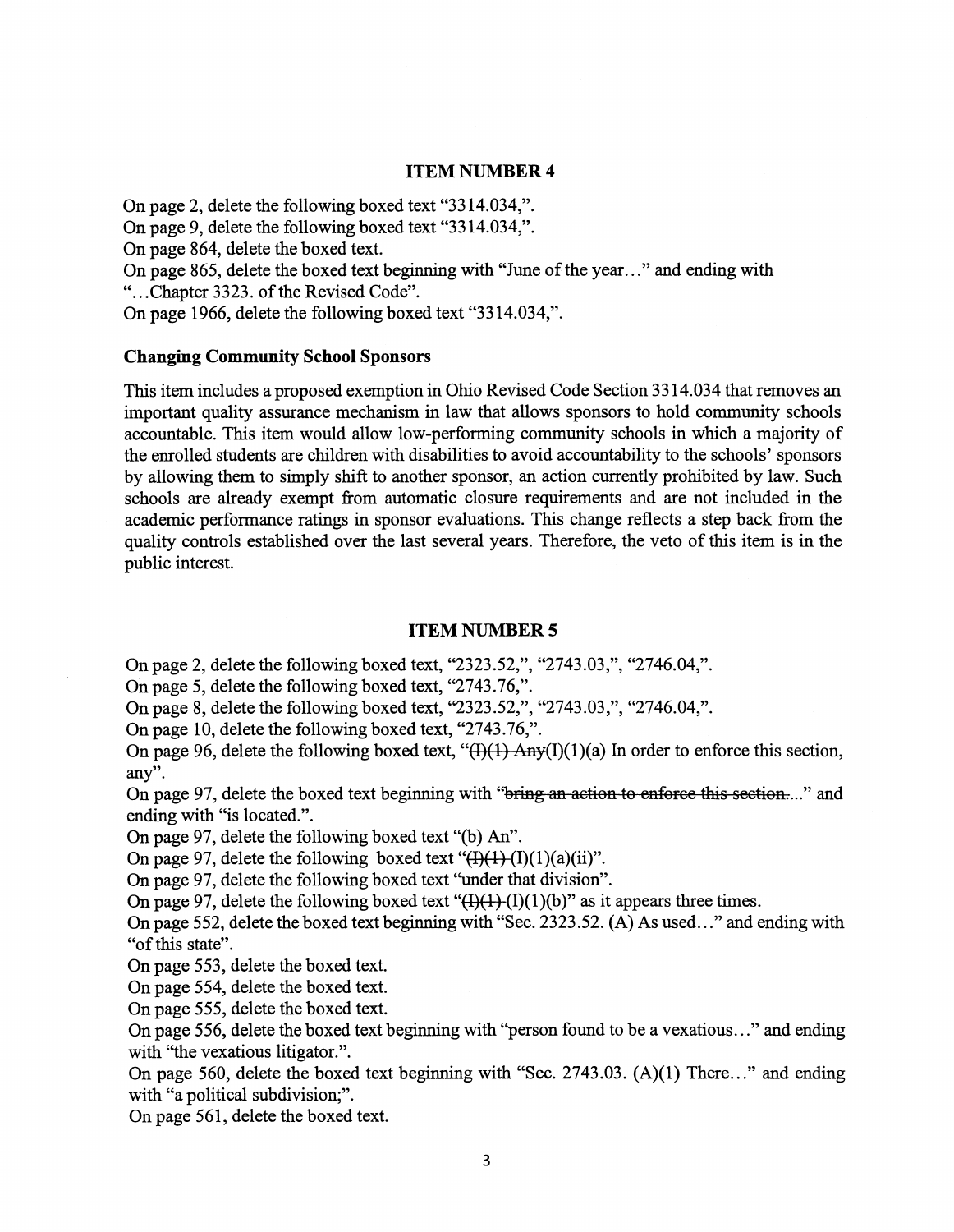On page 562, delete the boxed text. On page 568, delete the boxed text. On page 569, delete the boxed text. On page 570, delete the boxed text. On page 571, delete the boxed text. On page 572, delete the boxed text. On page 573, delete the boxed text. On page 574, delete the boxed text "the Revised Code.". On page 1965, delete the following boxed text, "2323.52.", "2743.03", "2746.04".

#### **Court of Claims Procedure for Open Meetings Law Violations**

This item creates a second jurisdictional venue to hear complaints alleging a violation of the Open Meetings Law within the Court of Claims. Violations of the Open Meeting Act have long been handled in the local jurisdiction by the local Court of Common Pleas; therefore, creating a second procedure within the Court ofClaims is unnecessary. This item also requires any appeal from the Court of Claims to be heard by the local court of appeals, which underscores the fact that local courts are best suited to address alleged open meetings violations that impact the local community. Broadening or restricting the jurisdiction of the Court of Claims, or any court, should be carefully considered and involve great public consultation, including with the Ohio Supreme Court. Further, this item removes the ability of the court to void a decision that is not made in an open meeting, which does not contribute to the transparency of government operations. Therefore, the veto of this item is in the public interest.

#### **ITEM NUMBER 6**

On page 1, delete the following boxed text, "109.02,", "109.111, 109.112,".

On page 5, delete the following boxed text, "101.55,".

On page 8, delete the following boxed text, "109.02,", "109.111,109.112,".

On page 10, delete the following boxed text, "101.55,".

On page 19, delete the boxed text beginning with "Sec. 101.55. (A) When a party..." and ending with ... "the cost".

On page 20, delete the boxed text.

On page 21, delete the boxed text beginning with "(C) No individual member" and ending with "general assembly.".

On page 42, delete the boxed text beginning with "Sec. 109.02. The attorney general is ..." and ending with "indicted for a crime.".

On page 43, delete the boxed text beginning with "Sec. 109.111. There is hereby created ..." and ending with "consistent with the terms of".

On page 44, delete the boxed text beginning with "the order. Upon its..." and ending with "by the director".

On page 1965, delete the following boxed text, "109.02,", "109.111, 109.112,".

On page 2217, the following boxed text "or for any action under section 101.55 of the Revised Code".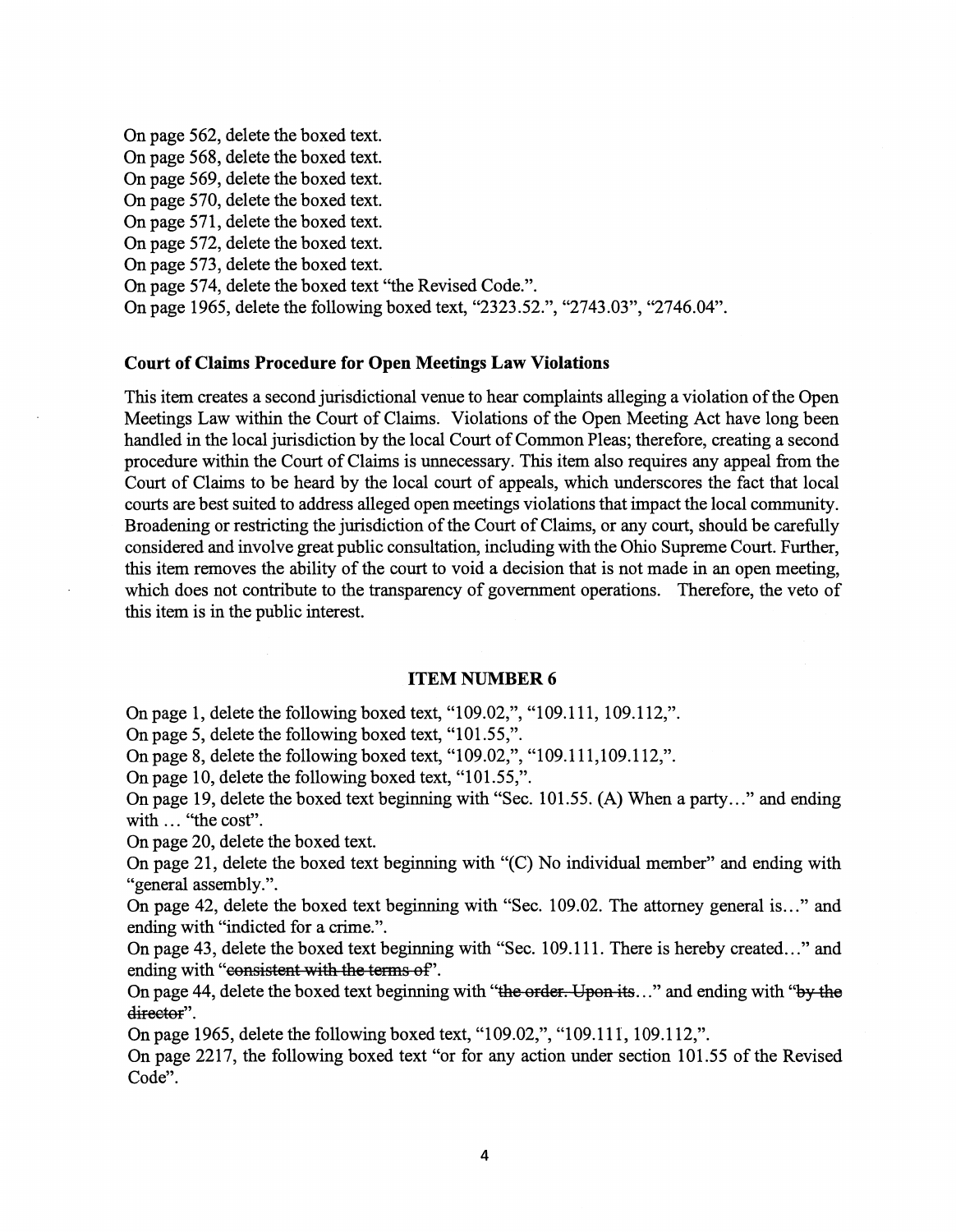#### **Court Orders Awarding Money to State/General Assembly Intervention in Lawsuits**

These items create a right of intervention in Executive Branch litigation by General Assembly leadership and create additional bureaucracy in reporting and finalizing court settlements. It is virtually unheard of for state or federal courts to permit members of the General Assembly to intervene in lawsuits. This item conflicts with prior court decisions and impinges on the separation of powers. The Governor and the Attorney General are empowered by the Ohio Constitution to defend and enforce the laws of Ohio. These amendments impermissibly infringe on those responsibilities. As a result, the Attorney General wrote a letter requesting a veto of these items. Therefore, the veto of these items is in the public interest.

# **ITEM NUMBER 7**

On page 2393, delete the boxed text beginning with "SECTION 701.60. (A) As used in this section: ..." and ending with "by a state agency or a".

On page 2394, delete the boxed text.

On page 2395, delete the boxed text beginning with "of the business. ..." and ending with "in this section.".

On page 2408, delete the boxed text beginning with "SECTION 743.20. (A) As used in this section: ..." and ending with of the Revised Code.".

# **Vacating COVID-19 Violations and Refunding Fines to Businesses**

This item will vacate orders addressing the compliance of liquor-permitted businesses with COVID-19 health orders, cease disciplinary actions that are in progress, and refund payment of any fines. During the pandemic, business owners across Ohio made sacrifices to protect both their employees and customers from the spread of COVID-19. This item sends a message that those responsible business owners are not valued as much as the few businesses who failed, sometimes repeatedly, to take steps to protect their employees and customers from the spread of this deadly disease. Ohio law should not reward businesses and individuals that violated orders and rules adopted to protect Ohioans from the spread of COVID-19 by excusing their actions. Therefore, the veto of this item is in the public interest.

#### **ITEM NUMBER 8**

On page 3, delete the following boxed text, "3365.02,". On page 9, delete the following boxed text, "3365.02,". On page 1093, delete the boxed text beginning with "Sec. 3365.02. (A) There is hereby established ..." and ending with "is approved by the". On page 1094, delete the boxed text beginning with "superintendent of public instruction ..." and ending with "governing the program.". On page 1966, delete the following boxed text, "3365.02,".

# **College Credit Plus Program - Private Secondary School Participation**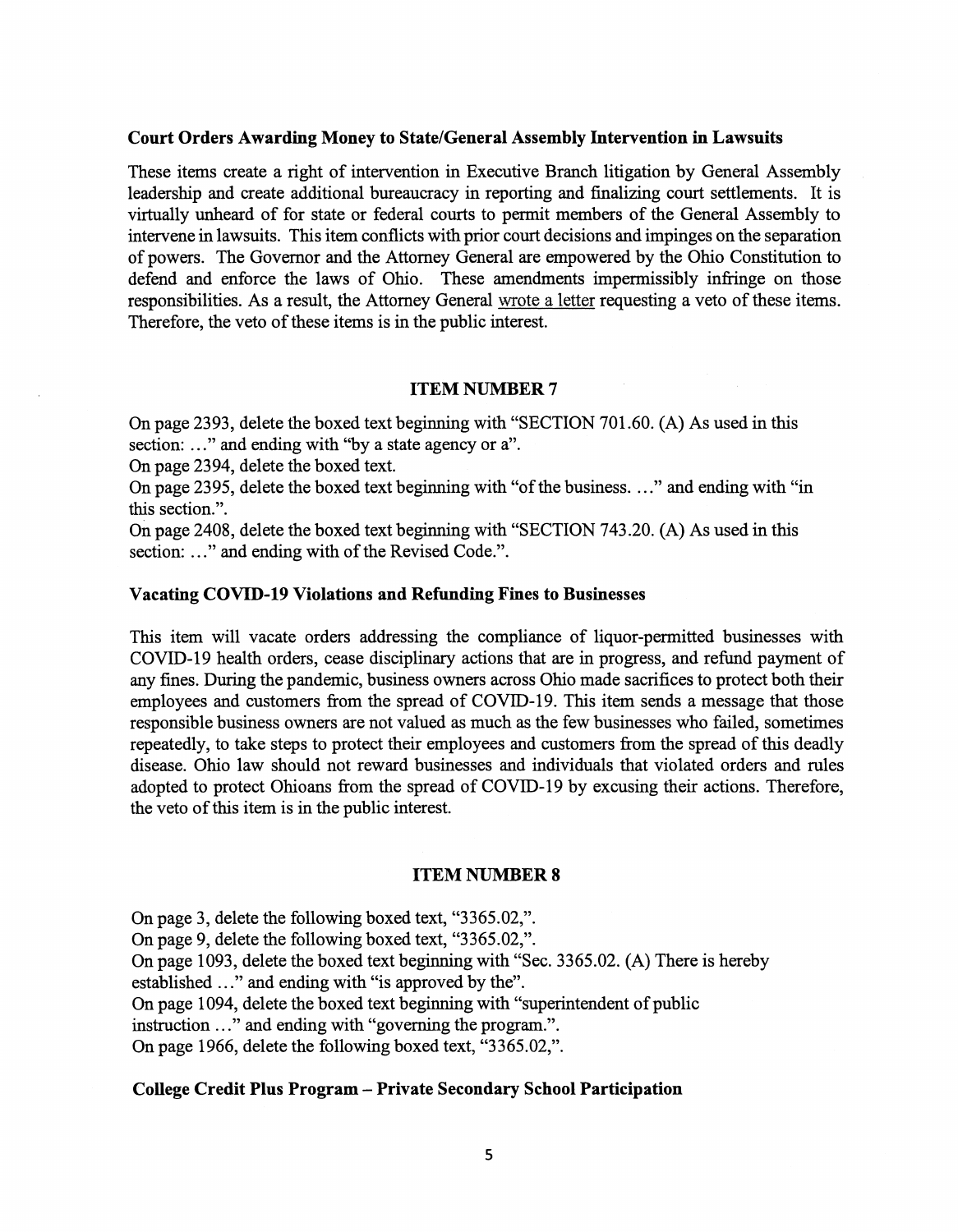This item will exempt some nonpublic secondary schools from all College Credit Plus laws and regulations. This would discourage participation in College Credit Plus and put some students who choose to pursue college credit before high school graduation at a disadvantage. This does not benefit students seeking higher education nor does it help advance state educational attainment goals. Therefore, the veto of this item is in the public interest.

# **ITEM NUMBER 9**

On page 376, delete the boxed text beginning with ''Notwithstanding the membership ..." and· ending with "Revised Code,".

On page 3 76, delete the boxed text beginning with "a board of alcohol. .. " and ending with "this section.".

On page 377, delete the boxed text beginning with "; (c) To establish the board..." and ending with "more than nine".

On page 377, delete the boxed text beginning with "(2) In the case of a board  $\ldots$ " and ending with "otherwise occur.".

On page 377, delete the boxed text beginning with "The director of mental health..." and ending with "the county".

On page 378, delete the boxed text beginning with "constituting the service district..." and ending with "such a person.".

# **Changing ADAMHS Board Composition and Appointment**

The DeWine-Husted Administration supports empowering county commissioners to which this provision applies to establish new boards of alcohol, drug, and mental health of varying sizes. However, this language, as written, limits the Director of Mental Health and Addiction Services' ability to appoint Ohioans with lived experience with behavioral health issues, family members, and clinical experts to boards of alcohol, drug, and mental health. The perspectives of these individuals are essential to create continuums of care that meet the needs of Ohioans struggling with mental illness and substance use disorders.

The Administration would be supportive of legislation to allow certain counties to reduce the size of their boards of alcohol, drug, and mental health. However, any change in the law that allows a reduction in the number of individuals on a board must maintain the current proportional number of members appointed by the Director of the Ohio Department of Mental Health and Addiction Services and by the county commissioners. Therefore, the veto of this item is in the public interest.

# **ITEM NUMBER 10**

On page 2245, delete the following boxed text "These funds shall only be allocated to existing programs.".

#### **Excluding Counties from Drug Reimbursement Program**

This item will only allow funding from the Psychotropic Drug Reimbursement Program to be awarded to county jails already participating in the program. By limiting earmarked funds, this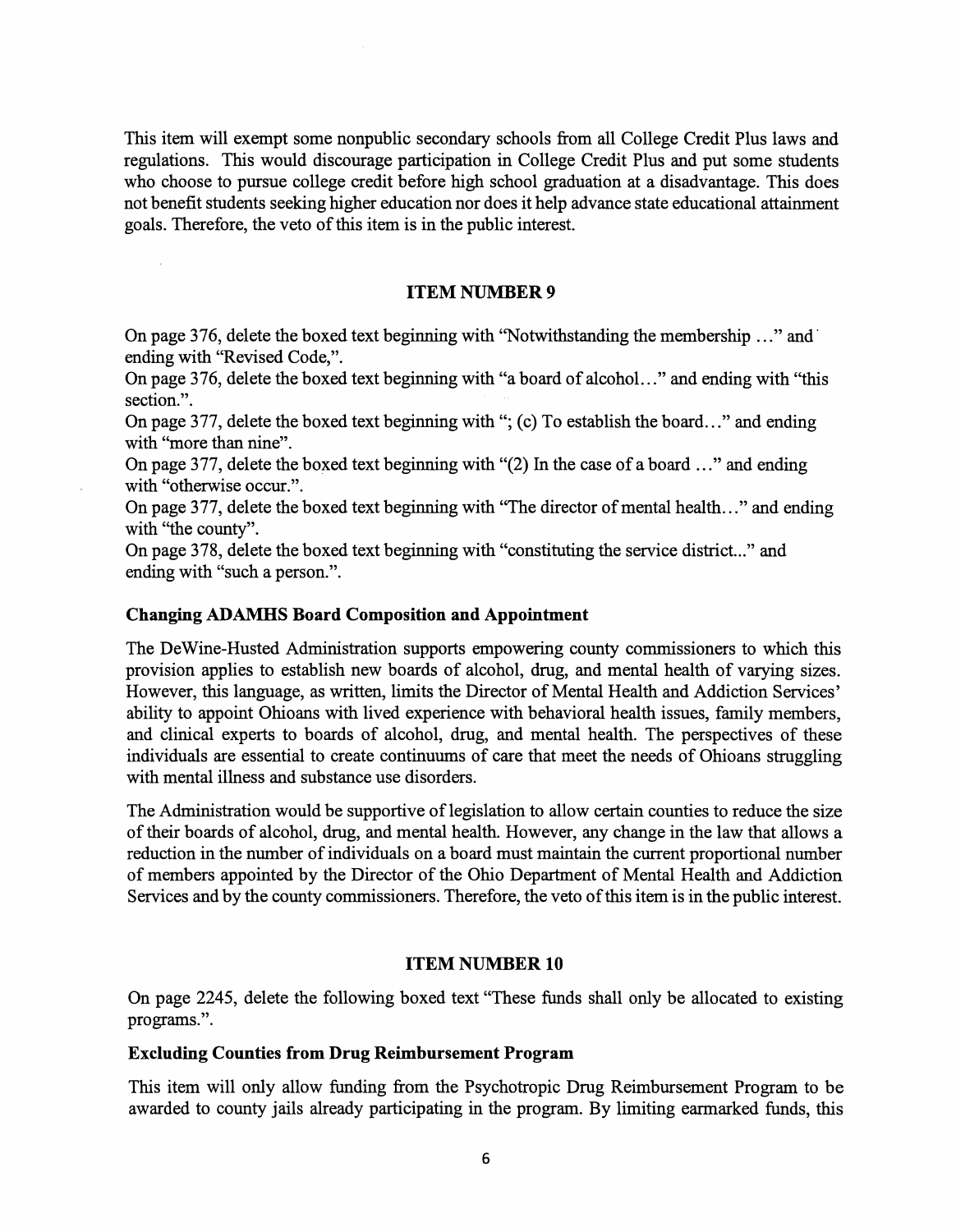item excludes jails in eight Ohio counties that primarily serve Appalachian Ohio that could benefit from the program. This item limits the flexibility of the Ohio Department of Mental Health and Addiction Services to respond to unmet local needs. Therefore, the veto of this item is in the public interest.

# **ITEM NUMBER 11**

On page 4, delete the following boxed text "5751.02,".

On page 10, delete the following boxed text "5751.02,".

On page 1934, delete the boxed text beginning with "Sec. 5751.02. (A) For the purpose of..." and ending with "or results in,".

On page 1935, delete the boxed text.

On page 1936, delete the boxed text.

On page 1937, delete the boxed text beginning with "budget and management..." and ending with "...the thirtieth day of June of the current fiscal year".

On page 1967, delete the following boxed text "5751.02,".

On page 2434, delete the following boxed text "5751.02,".

# **Reducing CAT Administration Fee Earmark**

This item reduces the percentage of commercial activity tax (CAT) revenue credited to the Revenue Enhancement Fund (Fund 2280) from 0.65% to 0.5% beginning July 1, 2021. This fund is used to defray the costs incurred by the Ohio Department ofTaxation in administering the CAT, and the estimated reduction is \$3.3 million per fiscal year. The Department of Taxation has worked hard over the last two years to right-size the agency by leveraging technology and innovative management techniques, and agency staffing is at a historic low. The Department of Taxation must maintain its current budget to continue providing fundamental services to Ohioans and to preserve the integrity of the tax system. This item will hinder the Department of Taxation's ability to carry out its collection and enforcement functions, which could potentially impact state revenue. Therefore, the veto of this item is in the public interest.

# **ITEM NUMBER 12**

On page 1679, delete the boxed text beginning with "(8) "Table A" means the table ..." and ending with "special focus facility program.".

### **Nursing Facility Quality Incentive Payments**

This item excludes a nursing facility from a quality incentive payment for state fiscal year 2022 or state fiscal year 2023 if the nursing facility is listed in Table A, B, or C of the Centers for Medicare and Medicaid Service's (CMS) Special Focus Facility Program list. Tables A, B, and C are defined in the statute. The definition of Table C is inconsistent with the table designation by CMS. This veto is a technical correction to align the table definitions with CMS' designations. Therefore, the veto of this item is in the public interest.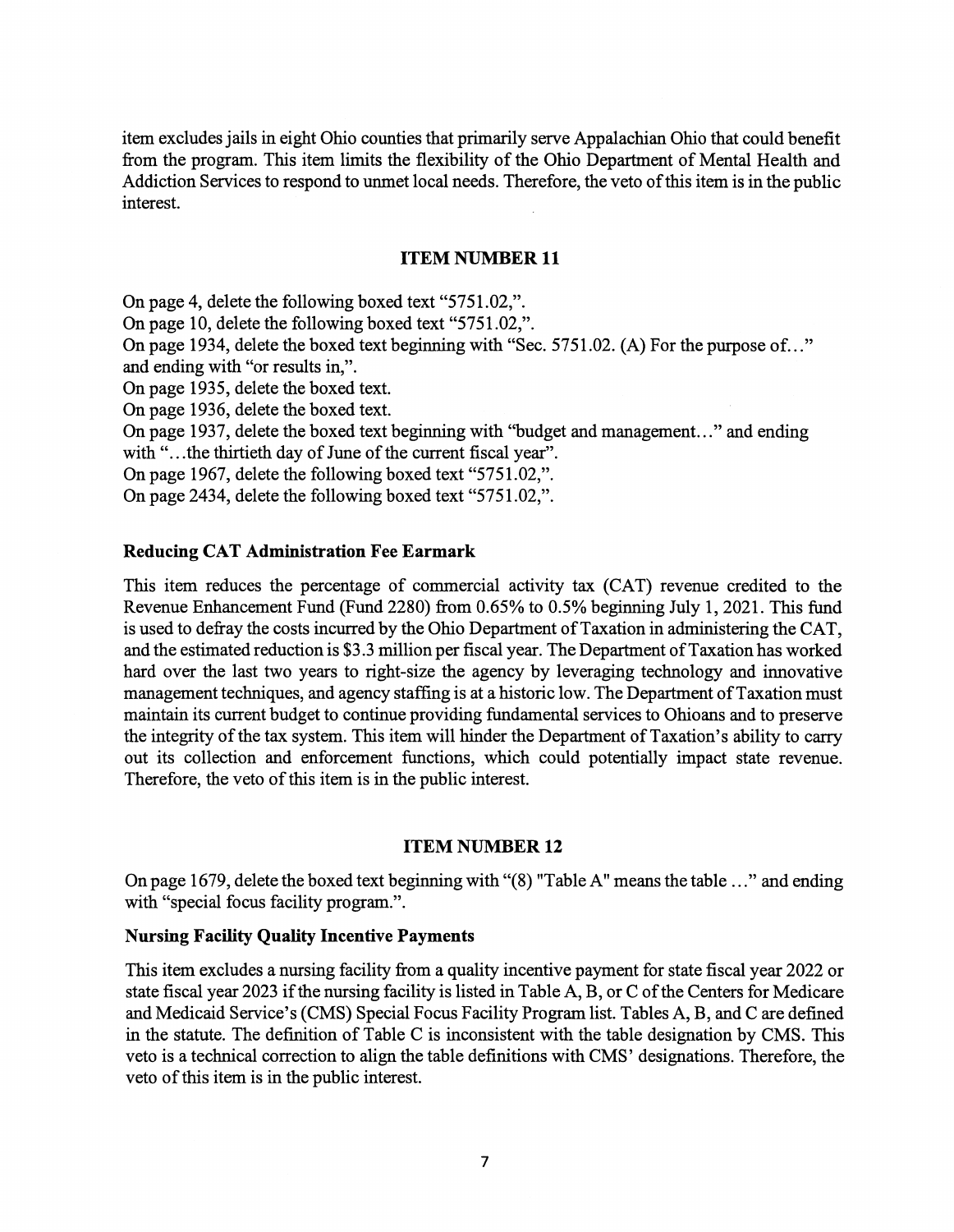#### **ITEM NUMBER 13**

On page 738, delete the following boxed text beginning with "The department of education..." and ending with "division  $(A)(3)(a)$  of this section.".

#### **EdChoice Scholarship Administrative Procedures**

This partial veto clarifies that all families applying for EdChoice scholarships deserve an expedited approval process. This item creates a conditional approval process for both types of EdChoice Scholarships. However, part of the item would only offer this conditional approval for one type of EdChoice Scholarship. By removing this language, the Department of Education will be obligated to expedite conditional approval for all applicants. All applicants' families deserve a more expedited process. Therefore, this is in the public interest.

# **ITEM NUMBER 14**

On page 4, delete the following boxed text, "5167.10,". On page 10, delete the following boxed text, "5167.10,". On page 1688, delete the boxed text beginning with "Sec. 5167.10. (A) The department of medicaid ..." and ending with "date of the decision.". On page 1967, delete the following boxed text, "5167.10,".

#### **Medicaid Managed Care Procurement**

This item would limit the Department of Medicaid's ability to fulfill our commitment to all Ohioans - to children and their parents, physicians, counselors, nurses and all of our healthcare professionals to provide a system of accessible, quality health care. The language would require Medicaid to award contracts to certain companies without requiring that they demonstrate the ability to meet the medical needs of Ohioans.

The reforms started under the DeWine-Husted administration are poised to save the State of Ohio hundreds of millions of taxpayer dollars, increase transparency and accountability, better connect Ohioans with needed care, and provide additional support for children with complex behavioral health needs and adults with chronic conditions. This item puts at risk the overhaul carefully designed to improve the lives of the most vulnerable Ohioans. Therefore, this veto is in the best interest of the public.

> IN WITNESS WHEREOF, I have hereunto subscribed my name and